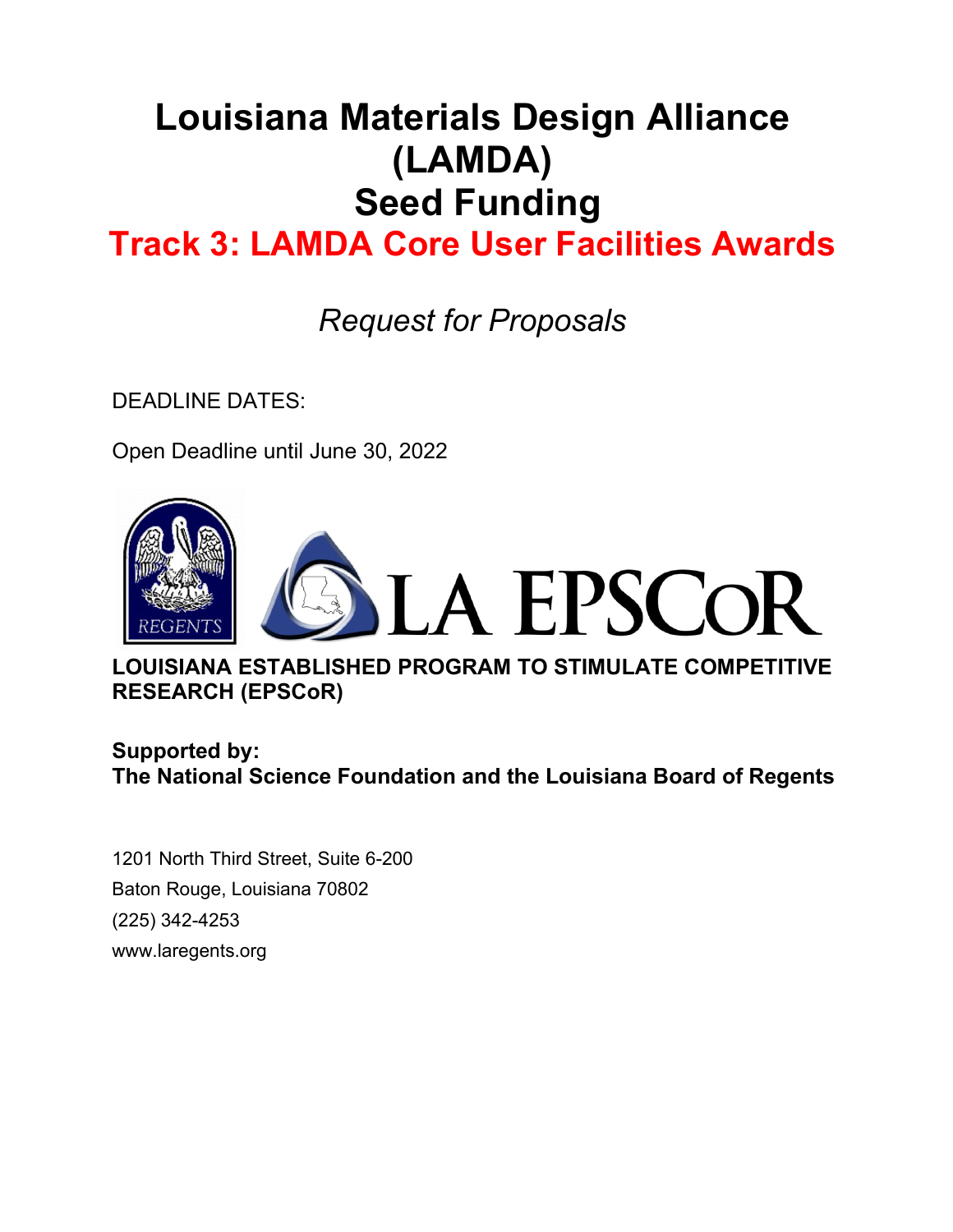**Introduction:** The Louisiana Materials Design Alliance (LAMDA), an NSF EPSCoR RII Track-1 project, solicits proposals for LAMDA Seed Funding Track 3: LAMDA Core User Facilities Awards. LAMDA's research program represents a convergence of machine learning (ML), experimental and computational materials science and engineering (MS&E), and additive manufacturing (AM). The vision of LAMDA is to propel the State to a nationally competitive position in the field of MLguided materials design for AM.



**Figure 1. LAMDA strategic research and education roadmap to achieve goals and vision.**

The research road map of LAMDA is shown in Figure 1. As illustrated in the roadmap, the LAMDA research program is anchored by two Science Drivers: Complex Concentrated Alloys (CCAs) with balanced mechanical performance (SD-1) and AM-compatible Thermoset Shape Memory Polymers (TSMPs) with enhanced service life (SD-2). Using ML-guided materials design, LAMDA research will predict composition and processing variables for CCAs and TSMPs capable of meeting multi-criteria specifications. The SDs are supported by three Science Enablers (SEs): AM Process Monitoring (SE-1), Multiscale Mechanical Testing and Simulations (SE-2), and Multiscale Structural Characterization (SE-3). Detailed data from AM-process monitoring, structural characterization across length scales, and multiscale mechanical property measurements will provide the foundations for an ML-guided framework for AM materials design and structural integrity assessment, positioning LAMDA for sustainable excellence in AM materials research and education.

Through Federal/State supports, an ecosystem of Core User Facilities (CUF) at LSU, Louisiana Tech, University of Louisiana at Lafayette, and Tulane University has been established, which includes the Advanced Manufacturing and Machining Facility (AMMF), the Materials Manufacturing, Testing, and Evaluation Facility (MMTEF), the Shared Instrumentation Facility (SIF), the Institute for Micromanufacturing (IfM), the Institute for Materials Research and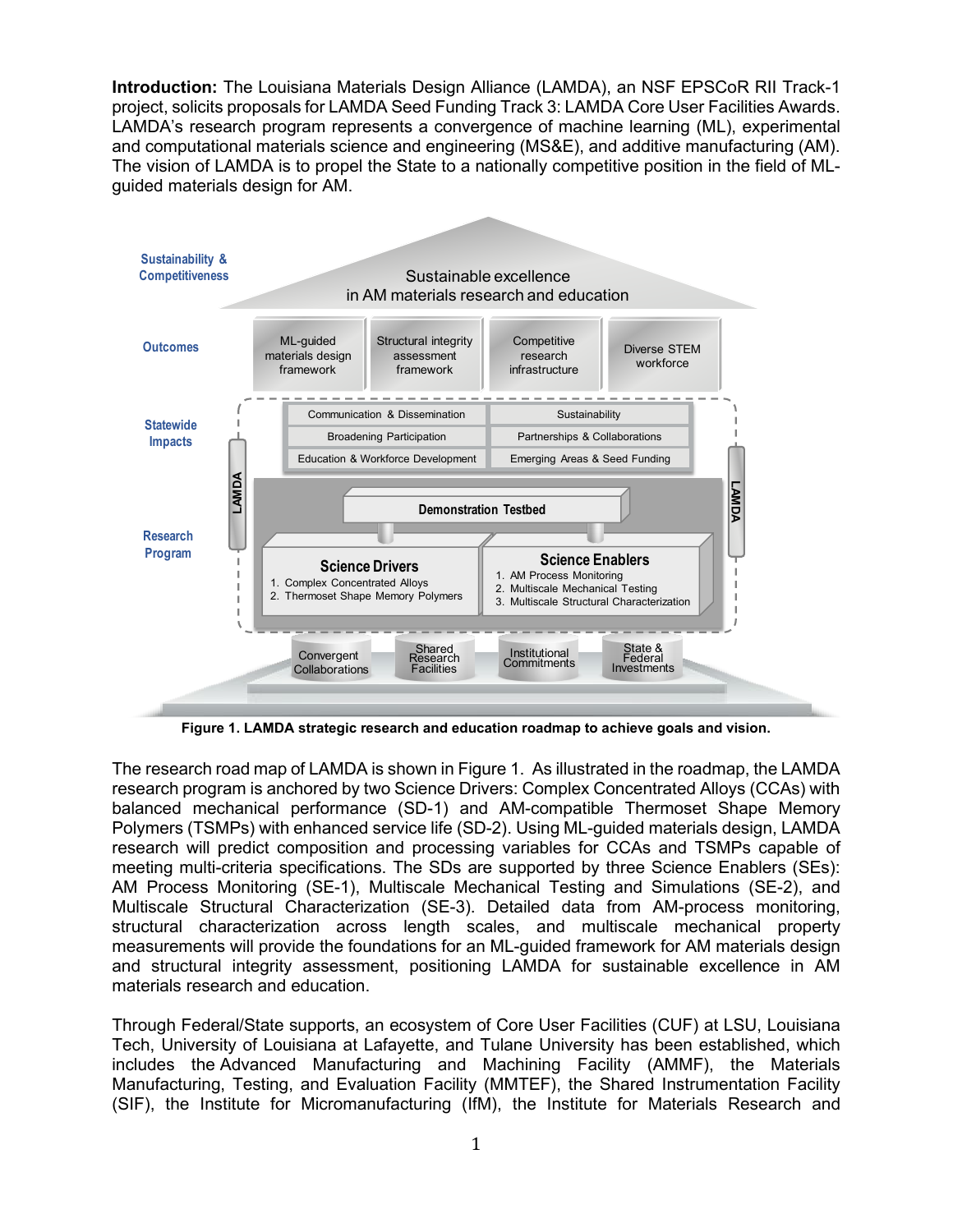Innovation (IMRI), and the Coordinated Instrumentation Facilities (CIF). LAMDA-affiliated users are given access at the same rates charged to the on-campus users. Collectively, these are called LAMDA Core User Facilities (LAMDA-CUF), [https://www.lsu.edu/eng/cimm/CUF/index.php.](https://www.lsu.edu/eng/cimm/CUF/index.php) This RFP is designed to facilitate science and engineering (S&E) research, education and training opportunities for faculty, post-doctoral researchers, and graduate and undergraduate students by providing access for qualified proposals to the LAMDA-CUF.

#### **Eligibility Guidelines**

Individuals who hold a regular tenured or tenure-track or research faculty position at any Louisiana public institution of higher education, or at any Louisiana higher education institution that is a member of the Louisiana Association of Independent Colleges and Universities, are eligible to apply. Awards are to be single investigator. While co-PIs are allowable, one and only one individual must be listed on the cover sheet as principal investigator. The PI should not currently be funded by LAMDA. In addition, post-doctoral researchers and graduate and undergraduate students may participate but **must** be sponsored by a tenured or tenure-track faculty member or research faculty, who will serve as the Principal Investigator (PI).

Principal investigators who are delinquent in submitting contractually required reports for prior or existing Board of Regents Support Fund and/or Federal awards managed by the Board of Regents Sponsored Programs Section are precluded from submitting a proposal in response to this RFP until the required report(s) has been received and accepted by the Board.

#### **Award Information**

- Must specify which CUF facility/facilities will be utilized (award is restricted to usage of LAMDA-CUF facilities).
- Must specify the number of hours of LAMDA-CUF usage needed to complete the project.
- Must specify instruments to be used.
- Industry collaboration is encouraged.

It is essential that the request be realistic. For this reason, PIs should consult with the directors of the facilities to be used for the proposed work.

The LAMDA-CUF Awards program will be administered through the BoR's Office of Sponsored Programs and will operate under the guidance of the State's EPSCoR Committee. The awards are anticipated to be up to \$2,000. Supplies are not an allowable expense under this program. Multiple proposals from the same PI are allowable. Funds will be made available by contract from the BoR to the Principal Investigator's (PI) institution. Institutions are strongly encouraged to waive the F&A on these awards to maximize the impact of the grants.

#### **Proposal Format**

Proposals must use 1-inch margins, 11-point font or larger (Arial or Helvetica) and single line spacing. The following outline is to be followed:

- Title page (Please use the one provided with this RFP)
- NSF demographic survey (please use the form provided with this RFP) Note: this information is voluntary.
- Proposed Research (1-page max)
	- o Rationale: discussion of the technical background and engineering/scientific justification. This should include project objectives and justification for how the research will benefit from the usage of the LAMDA-CUF.
	- o Test Plan: What exactly will be done? How will the LAMDA-CUF be used? Motivations, methods, likely outcomes?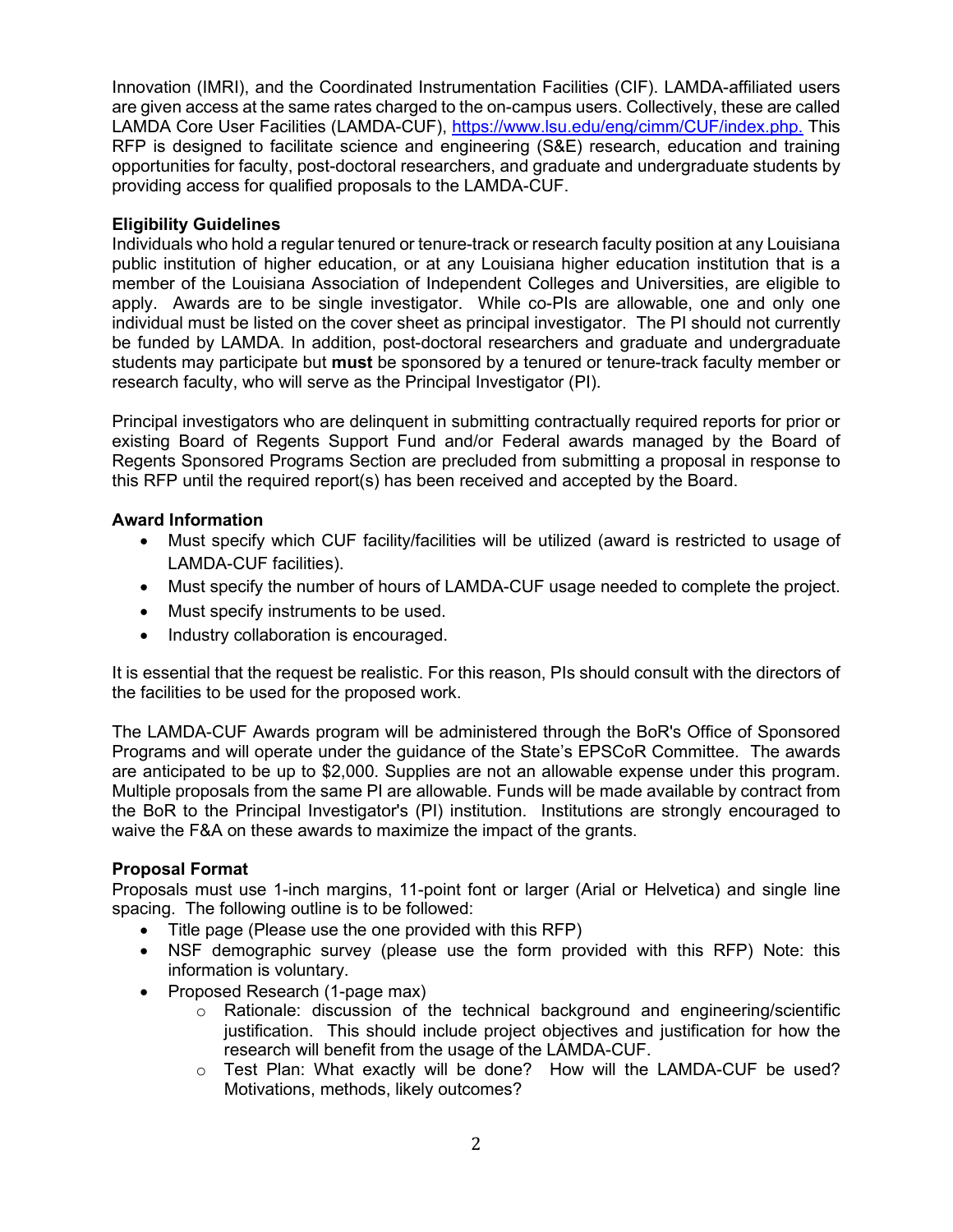- References (not included in the page count)
- Sponsored Programs Approval Letter (template provided). Must indicate approval of the submission of the proposal by the submitting institution's sponsored programs authorized representative. If this is not received, the proposal will be returned without review.
- Budget (Please use the form provided). A budget justification/explanation must also be included. Budget justification should clearly show instrument charges including the number of hours.
- Biosketch (2-page limit; use NSF format)

#### **Proposal Submission**

The proposal must be submitted by the PI to the Board of Regents through the LA EPSCoR online submission system, [https://laepscor.piestar-rfx.com/opportunities.](https://laepscor.piestar-rfx.com/opportunities) All proposals must include a certification letter that the proposal has been approved by the submitting institution's authorized representative, see requirement in the Proposal Format section above.

Specific questions concerning this RFP and the requirements set forth herein should be directed to Ms. Jessica Patton, Federal Programs Administrator, by sending an email message to [jessica.patton@laregents.e](mailto:jessica.patton@laregents.)du.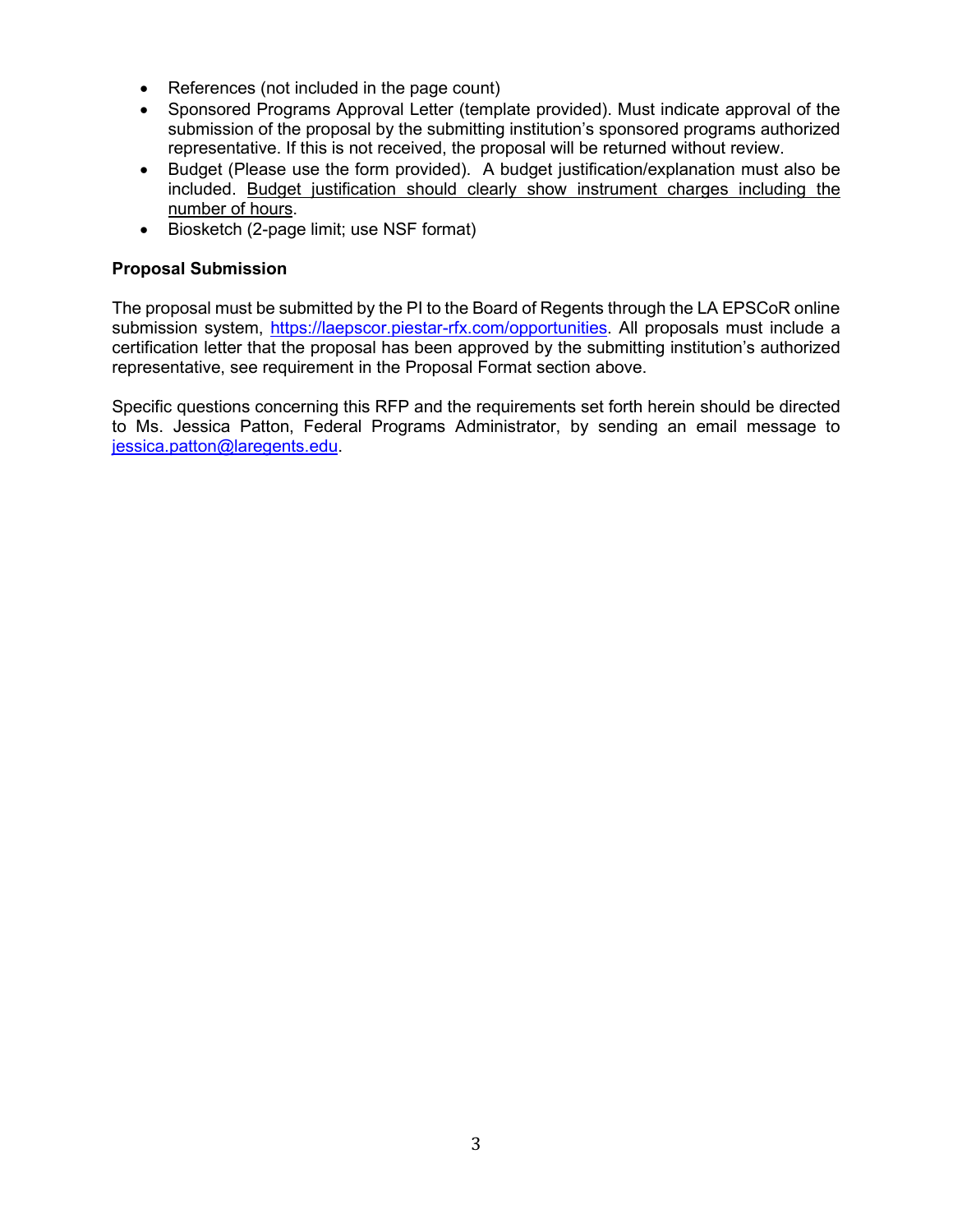

## **2021-22 LAMDA Seed Grants Proposal Track 3: LAMDA Core User Facilities Awards**

#### **1. Applicant's Name, Position & Contact Information**

| (Last Name)                                                                                 | (First Name)      | (MI)                       |            |  |  |  |  |  |  |
|---------------------------------------------------------------------------------------------|-------------------|----------------------------|------------|--|--|--|--|--|--|
|                                                                                             |                   |                            |            |  |  |  |  |  |  |
| Fax<br>Phone                                                                                |                   |                            | Email      |  |  |  |  |  |  |
| (Institution)                                                                               |                   | (Department/Unit)          |            |  |  |  |  |  |  |
| (Mailing Address)                                                                           |                   |                            |            |  |  |  |  |  |  |
| (City)                                                                                      | (State)           |                            | (Zip Code) |  |  |  |  |  |  |
| <b>PI Status:</b> Tenure-track $\Box$                                                       | Tenured $\square$ | Research Faculty $\square$ |            |  |  |  |  |  |  |
| <b>PI Rank:</b> Assistant Professor $\Box$ Associate Professor $\Box$ Full Professor $\Box$ |                   |                            |            |  |  |  |  |  |  |
| <b>Core User Facility:</b> Please check the CUF facility/facilities to be used              |                   |                            |            |  |  |  |  |  |  |
| Advanced Manufacturing and Machining Facility (AMMF) $\Box$                                 |                   |                            |            |  |  |  |  |  |  |
| Materials Manufacturing, Testing, and Evaluation Facility (MMTEF) $\Box$                    |                   |                            |            |  |  |  |  |  |  |
| Shared Instrumentation Facility (SIF) $\Box$                                                |                   |                            |            |  |  |  |  |  |  |
| Institute for Micromanufacturing at LA Tech (IfM) $\Box$                                    |                   |                            |            |  |  |  |  |  |  |
| Coordinated Instrumentation Facilities (CIF) $\Box$                                         |                   |                            |            |  |  |  |  |  |  |
| Institute for Materials Research and Innovation (IMRI) $\Box$                               |                   |                            |            |  |  |  |  |  |  |

#### **Anticipated number of hours and instrument(s):**

#### **2. Project Title:**

**3. Acceptance of Program Requirements:** By submitting my proposal electronically, I agree that I have read and understand the program requirements detailed in this RFP under Award Conditions. If awarded, I agree to ensure timely compliance to all program requirements.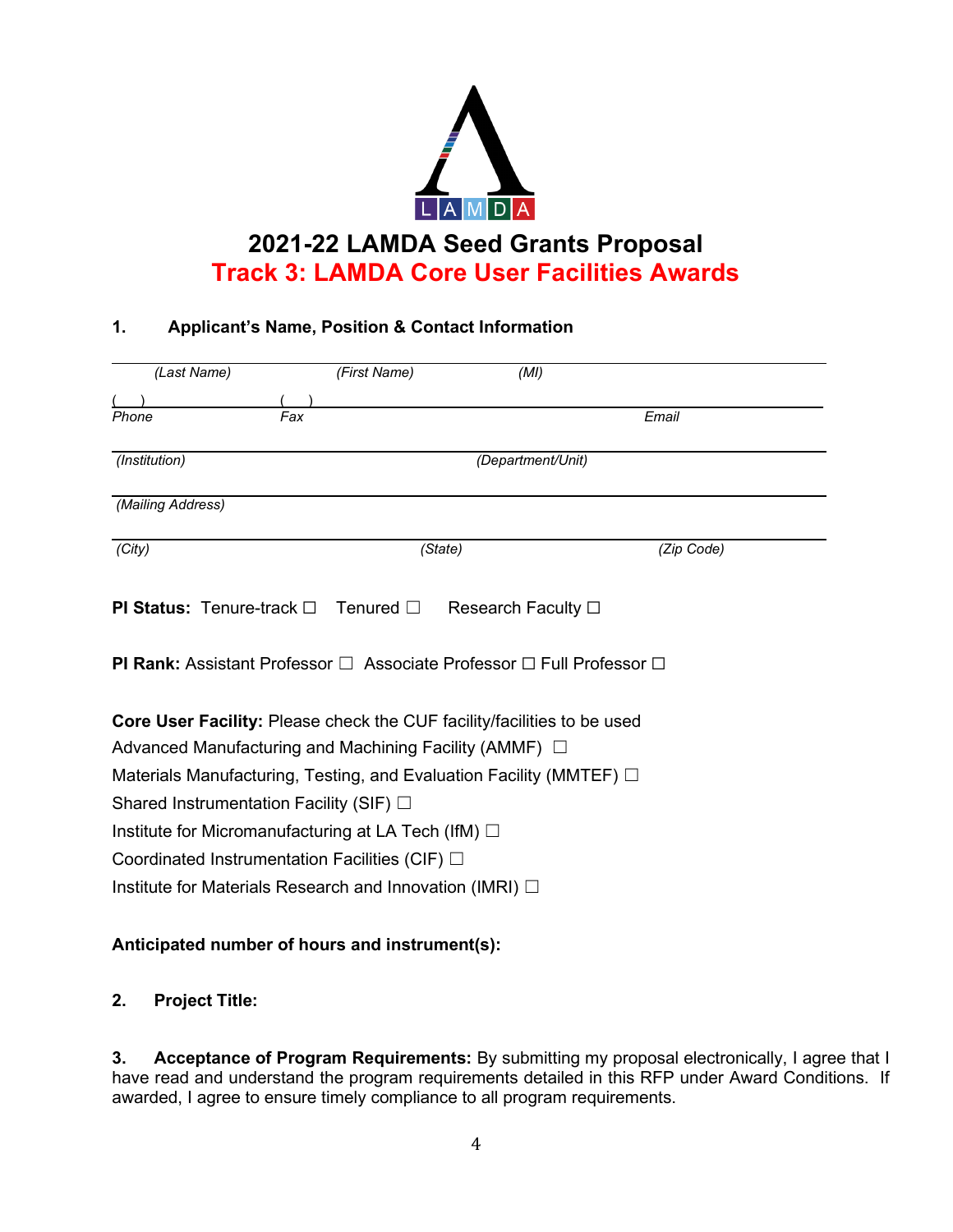## 2021-22 LAMDA Seed Grants

| For National Science Foundation Reporting Purposes Only |                                                                     |  |  |  |  |  |  |  |  |  |
|---------------------------------------------------------|---------------------------------------------------------------------|--|--|--|--|--|--|--|--|--|
| Gender:                                                 | Male<br>Female                                                      |  |  |  |  |  |  |  |  |  |
| <b>Ethnicity:</b> (Choose one response)<br>or Latino    | Hispanic or Latino             Not Hispanic                         |  |  |  |  |  |  |  |  |  |
| <b>Race:</b> (Select one or more)                       |                                                                     |  |  |  |  |  |  |  |  |  |
| Asian                                                   | American Indian or Alaska Native                                    |  |  |  |  |  |  |  |  |  |
|                                                         | Black or African American Mative Hawaiian or Other Pacific Islander |  |  |  |  |  |  |  |  |  |
| White<br><b>Prefer not to respond</b>                   |                                                                     |  |  |  |  |  |  |  |  |  |
| <b>Disability Status:</b>                               |                                                                     |  |  |  |  |  |  |  |  |  |
| <b>Hearing Impairment</b>                               | Mobility/Orthopedic Impairment                                      |  |  |  |  |  |  |  |  |  |
| Visual Impairment                                       | Other<br><b>None</b>                                                |  |  |  |  |  |  |  |  |  |
| Prefer not to respond                                   |                                                                     |  |  |  |  |  |  |  |  |  |

#### **Why this information is being requested:**

The National Science Foundation (NSF) is committed to providing equal opportunities for participation in its programs and promoting the full use of the Nation's research resources. To aid in meeting these objectives, NSF requests information on the gender, race, ethnicity and disability status of individuals participating in NSF-sponsored activities. Provision of this information is voluntary.

*The above information will be used for NSF reporting purposes only and will not be considered as a precondition of a LAMDA Seed Funding award.*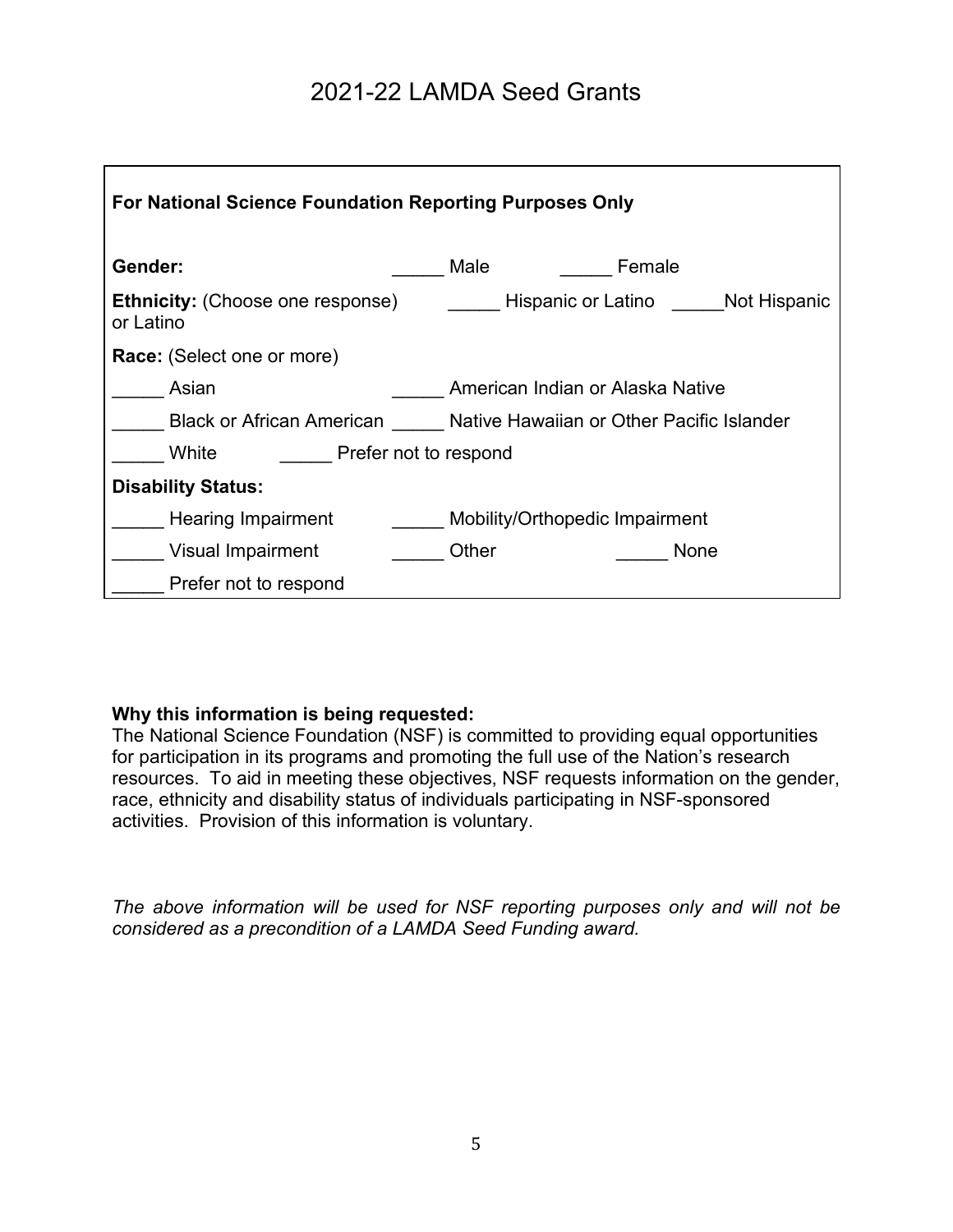| <b>SUMMARY PROPOSAL BUDGET</b>                                                            |  |           |                           |  |                |                          |                |  |
|-------------------------------------------------------------------------------------------|--|-----------|---------------------------|--|----------------|--------------------------|----------------|--|
| <b>ORGANIZATION</b>                                                                       |  |           | PROPOSAL NO.              |  |                | <b>DURATION (MONTHS)</b> |                |  |
|                                                                                           |  |           |                           |  |                |                          |                |  |
|                                                                                           |  | AWARD NO. |                           |  | Proposed       | Granted                  |                |  |
| PRINCIPAL INVESTIGATOR/PROJECT DIRECTOR                                                   |  |           |                           |  |                |                          |                |  |
| A. SENIOR PERSONNEL: PI/PD, Co-PIs, Faculty and Other Senior Associates                   |  |           | NSF-Funded                |  |                | Funds                    | <b>Funds</b>   |  |
| List each separately with name and title. (A.7. Show number in brackets)<br>Person-months |  |           |                           |  |                | Requested By             | Granted by     |  |
|                                                                                           |  | СA        | <b>SUMR</b><br><b>ACA</b> |  | Proposer<br>\$ |                          | (If Different) |  |
| 1.                                                                                        |  |           |                           |  |                |                          | \$             |  |
| 2.                                                                                        |  |           |                           |  |                |                          |                |  |
| 3.                                                                                        |  |           |                           |  |                |                          |                |  |
| 4.<br>$\overline{5}$ .                                                                    |  |           |                           |  |                |                          |                |  |
| 6.<br>OTHERS (LIST INDIVIDUALLY ON BUDGET EXPLANATION PAGE)                               |  |           |                           |  |                |                          |                |  |
| TOTAL SENIOR PERSONNEL (1-6)<br>7.                                                        |  |           |                           |  |                |                          |                |  |
| B. OTHER PERSONNEL (SHOW NUMBERS IN BRACKETS)                                             |  |           |                           |  |                |                          |                |  |
| POSTDOCTORAL ASSOCIATES<br>1.                                                             |  |           |                           |  |                |                          |                |  |
| OTHER PROFESSIONALS (TECHNICIAN, PROGRAMMER, ETC.)<br>2.                                  |  |           |                           |  |                |                          |                |  |
| 3.<br><b>GRADUATE STUDENTS</b>                                                            |  |           |                           |  |                |                          |                |  |
| $\overline{4}$ .<br>UNDERGRADUATE STUDENTS                                                |  |           |                           |  |                |                          |                |  |
| SECRETARIAL - CLERICAL (IF CHARGED DIRECTLY)<br>5.<br><b>OTHER</b><br>6.                  |  |           |                           |  |                |                          |                |  |
|                                                                                           |  |           |                           |  |                |                          |                |  |
| TOTAL SALARIES AND WAGES (A + B)<br>C. FRINGE BENEFITS (IF CHARGED AS DIRECT COSTS)       |  |           |                           |  |                |                          |                |  |
| TOTAL SALARIES, WAGES AND FRINGE BENEFITS (A + B + C)                                     |  |           |                           |  |                |                          |                |  |
| D. EQUIPMENT (LIST ITEM AND DOLLAR AMOUNT FOR EACH ITEM EXCEEDING \$5,000.)               |  |           |                           |  |                |                          |                |  |
|                                                                                           |  |           |                           |  |                |                          |                |  |
|                                                                                           |  |           |                           |  |                |                          |                |  |
|                                                                                           |  |           |                           |  |                |                          |                |  |
| TOTAL EQUIPMENT<br>1. DOMESTIC (INCL. CANADA, MEXICO AND U.S. POSSESSIONS)                |  |           |                           |  |                |                          |                |  |
| E. TRAVEL<br>2. FOREIGN                                                                   |  |           |                           |  |                |                          |                |  |
| F. PARTICIPANT SUPPORT                                                                    |  |           |                           |  |                |                          |                |  |
| 1. STIPENDS<br>\$                                                                         |  |           |                           |  |                |                          |                |  |
| 2. TRAVEL                                                                                 |  |           |                           |  |                |                          |                |  |
| 3.                                                                                        |  |           |                           |  |                |                          |                |  |
| <b>SUBSISTENCE</b>                                                                        |  |           |                           |  |                |                          |                |  |
| 4. OTHER                                                                                  |  |           |                           |  |                |                          |                |  |
| TOTAL NUMBER OF PARTICIPANTS (<br><b>TOTAL PARTICIPANT</b><br>COSTS                       |  |           |                           |  |                |                          |                |  |
| G. OTHER DIRECT COSTS                                                                     |  |           |                           |  |                |                          |                |  |
| 1. MATERIALS AND SUPPLIES                                                                 |  |           |                           |  |                |                          |                |  |
| 2. PUBLICATION/DOCUMENTATION/DISSEMINATION                                                |  |           |                           |  |                |                          |                |  |
| 3. CONSULTANT SERVICES                                                                    |  |           |                           |  |                |                          |                |  |
| 4. COMPUTER SERVICES                                                                      |  |           |                           |  |                |                          |                |  |
| 5. SUBAWARDS                                                                              |  |           |                           |  |                |                          |                |  |
| 6. OTHER                                                                                  |  |           |                           |  |                |                          |                |  |
| TOTAL OTHER DIRECT COSTS                                                                  |  |           |                           |  |                |                          |                |  |
| H. TOTAL DIRECT COSTS (A THROUGH G)                                                       |  |           |                           |  |                |                          |                |  |
| I. INDIRECT COSTS (F&A) (SPECIFY RATE AND BASE)                                           |  |           |                           |  |                |                          |                |  |
|                                                                                           |  |           |                           |  |                |                          |                |  |
| TOTAL INDIRECT COSTS (F&A)                                                                |  |           |                           |  |                |                          |                |  |
| J. TOTAL DIRECT AND INDIRECT COSTS (H + I)                                                |  |           |                           |  |                |                          |                |  |
| K. RESIDUAL FUNDS (IF FOR FURTHER SUPPORT OF CURRENT PROJECT SEE GPG II.D.7.1.)           |  |           |                           |  |                |                          |                |  |
| L. AMOUNT OF THIS REQUEST (J) OR (J MINUS K)                                              |  |           |                           |  | \$             |                          | \$             |  |
| M. COST SHARING: PROPOSED LEVEL \$<br>AGREED LEVEL IF DIFFERENT: \$                       |  |           |                           |  |                |                          |                |  |